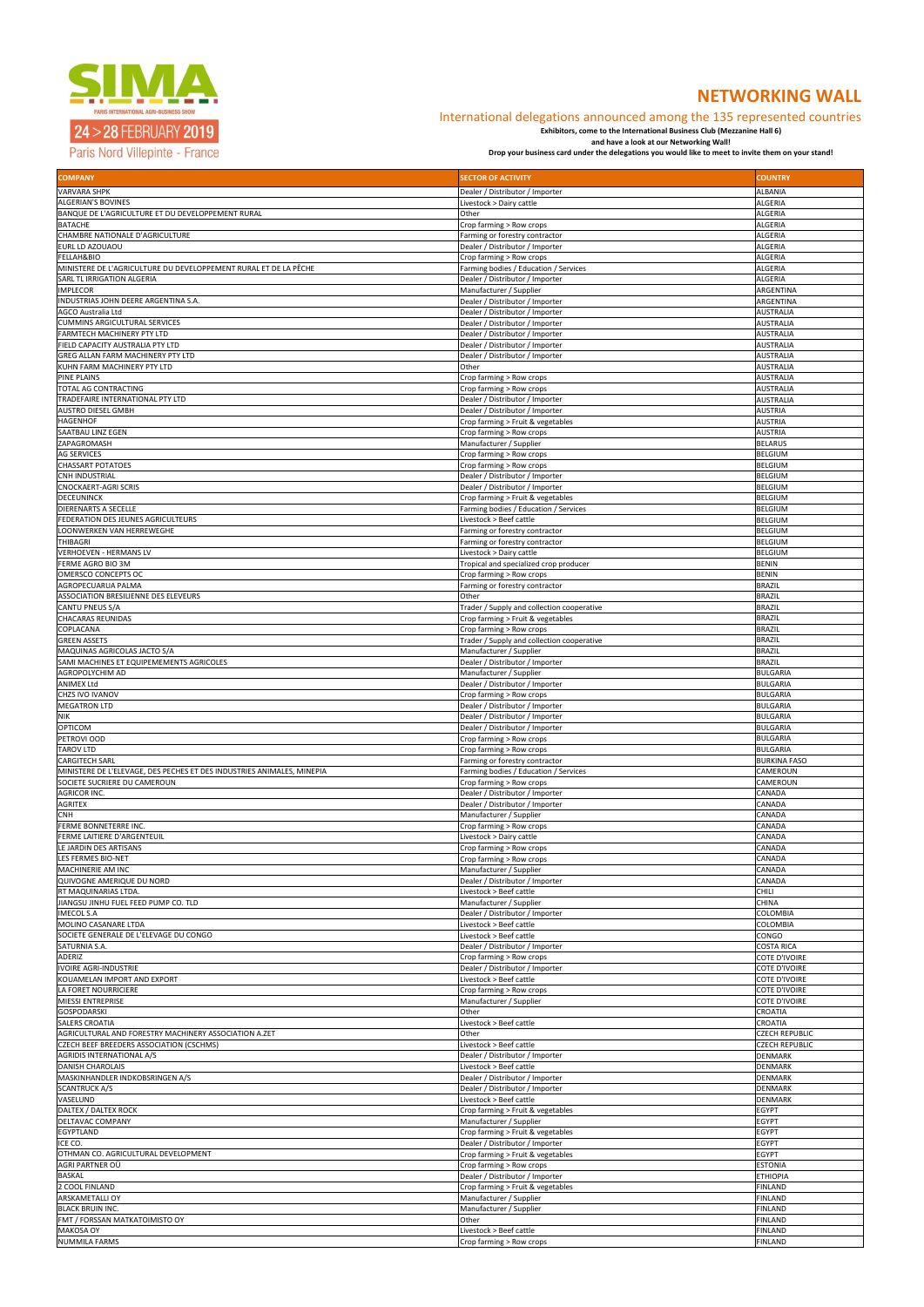

# 24 > 28 FEBRUARY 2019

Paris Nord Villepinte - France

# **NETWORKING WALL**

### International delegations announced among the 135 represented countries

**Exhibitors, come to the International Business Club (Mezzanine Hall 6)** 

**and have a look at our Networking Wall!** 

**Drop your business card under the delegations you would like to meet to invite them on your stand!**

| <b>COMPANY</b>                                                                               | <b>SECTOR OF ACTIVITY</b>                                              | <b>COUNTRY</b>                           |
|----------------------------------------------------------------------------------------------|------------------------------------------------------------------------|------------------------------------------|
| PROAGRIA WEST-FINLAND                                                                        | Farming bodies / Education / Services                                  | <b>FINLAND</b>                           |
| SEINAJOKI UAS                                                                                | Other                                                                  | <b>FINLAND</b>                           |
| TRAKTORKLINIKEN                                                                              | Dealer / Distributor / Importer                                        | <b>FINLAND</b>                           |
| V. PAHKAJARVI OY<br>HOFLE INTERNATIONAL FARMING                                              | Crop farming > Fruit & vegetables<br>Crop farming > Fruit & vegetables | <b>FINLAND</b><br><b>GERMANY</b>         |
| LANDTECHNIK SCHMITZ                                                                          | Farming or forestry contractor                                         | <b>GERMANY</b>                           |
| RAUCH LANDMASCHINENFABRIK GMBH                                                               | Manufacturer / Supplier                                                | <b>GERMANY</b>                           |
| <b>SCHAFER LANDBAU</b>                                                                       | Rural elected official                                                 | <b>GERMANY</b>                           |
| <b>AGROCAP COMPANY LTD</b>                                                                   | Dealer / Distributor / Importer                                        | <b>GHANA</b>                             |
| <b>NYAMEKYE ROYAL ENTERPRISE</b><br><b>WEST AFRICA AGROTECH CO. GH LIMITED</b>               | Dealer / Distributor / Importer<br>Manufacturer / Supplier             | <b>GHANA</b><br><b>GHANA</b>             |
| <b>MSFARM SAPOUNTZOGLOU MARKOS</b>                                                           | Crop farming > Fruit & vegetables                                      | <b>GREECE</b>                            |
| AXIAL                                                                                        | Dealer / Distributor / Importer                                        | <b>HUNGARY</b>                           |
| <b>CREAMY FOODS LTD</b>                                                                      | Manufacturer / Supplier                                                | <b>INDIA</b>                             |
| <b>HIMMAT EXIM</b>                                                                           | Crop farming > Fruit & vegetables                                      | <b>INDIA</b>                             |
| <b>GREEN EQUIPMENT SUPPLIES LIMITED</b><br><b>HLR MACHINERY LTD</b>                          | Dealer / Distributor / Importer<br>Livestock > Dairy cattle            | <b>IRELAND</b><br><b>IRELAND</b>         |
| KEHOE BROS MACHINERY LTD                                                                     | Dealer / Distributor / Importer                                        | <b>IRELAND</b>                           |
| <b>LAKEFIELD SERVICE'S</b>                                                                   | Crop farming > Row crops                                               | <b>IRELAND</b>                           |
| <b>MURPHY MACHINERY</b>                                                                      | Dealer / Distributor / Importer                                        | <b>IRELAND</b>                           |
| <b>ROE AGRI SERVICES</b>                                                                     | Crop farming > Row crops                                               | <b>IRELAND</b>                           |
| A.N.A.K AGRICULTURE LTD<br><b>BAR EZER AGRICULTURAL FARMING</b>                              | Crop farming > Fruit & vegetables<br>Livestock > Dairy cattle          | <b>ISRAEL</b><br><b>ISRAEL</b>           |
| <b>BEERI AGRICULTURE</b>                                                                     | Crop farming > Fruit & vegetables                                      | <b>ISRAEL</b>                            |
| <b>GOREN AGRICULTURE LTD</b>                                                                 | Crop farming > Fruit & vegetables                                      | <b>ISRAEL</b>                            |
| MEIR SHFEYAH YOUTH VILLAGE                                                                   | Farming bodies / Education / Services                                  | <b>ISRAEL</b>                            |
| <b>MESHEK ORI SELLA</b>                                                                      | Tropical and specialized crop producer                                 | <b>ISRAEL</b>                            |
| MINISTRY OF AGRICULTURE - MACHINERY DEPT.<br>Z.A LURIA                                       | Farming bodies / Education / Services<br>Crop farming > Row crops      | <b>ISRAEL</b><br><b>ISRAEL</b>           |
| ANGA                                                                                         | Crop farming > Row crops                                               | <b>ITALY</b>                             |
| AZ. AGRICOLA                                                                                 | Crop farming > Row crops                                               | <b>ITALY</b>                             |
| CIA - AGRICOLTORI ITALIANI                                                                   | Crop farming > Row crops                                               | <b>ITALY</b>                             |
| CONCESSIONARIO ZAMPONI                                                                       | Crop farming > Row crops                                               | <b>ITALY</b>                             |
| EUROZAPPA S.P.A.<br>FIACCADORI SOLUZIONI S.R.L                                               | Dealer / Distributor / Importer<br>Manufacturer / Supplier             | <b>ITALY</b><br><b>ITALY</b>             |
| <b>ILGOM TUBI SRL</b>                                                                        | Manufacturer / Supplier                                                | <b>ITALY</b>                             |
| <b>UNACMA</b>                                                                                | Dealer / Distributor / Importer                                        | <b>ITALY</b>                             |
| UNCAI - UNIONE NAZIONALE CONTOTERZISTI AGROMECCANICI E INDUSTRIALI                           | Farming or forestry contractor                                         | <b>ITALY</b>                             |
| ABE SHOKAI LTD.                                                                              | Dealer / Distributor / Importer                                        | <b>JAPAN</b>                             |
| HOKKAIDO-KUBOTA<br>HOKOKU PLANT SYSTEM CO. LTD                                               | Other<br>Manufacturer / Supplier                                       | <b>JAPAN</b><br><b>JAPAN</b>             |
| INSTITUTE OF AGRICULTURAL MACHINERY NATIONAL AGRICULTURE AND FOOD RESEARCH ORGANIZATION      | Farming bodies / Education / Services                                  | <b>JAPAN</b>                             |
| ISEKI & CO., LTD.                                                                            | Manufacturer / Supplier                                                | <b>JAPAN</b>                             |
| KOKUSAI NOHKI CO. LTD                                                                        | Dealer / Distributor / Importer                                        | JAPAN                                    |
| NIHON MICHELIN TIRE CO. LTD                                                                  | Manufacturer / Supplier                                                | <b>JAPAN</b>                             |
| SUGANO FARM MACHINERY MFG.CO.,LTD<br><b>TAKENAKA FARM</b>                                    | Manufacturer / Supplier<br>Crop farming > Fruit & vegetables           | <b>JAPAN</b><br><b>JAPAN</b>             |
| TOYO AGRICULTURAL MACHINERY M.F.G CO.JP                                                      |                                                                        | <b>JAPAN</b>                             |
|                                                                                              |                                                                        |                                          |
| VICON JAPAN K.K.                                                                             | Manufacturer / Supplier<br>Dealer / Distributor / Importer             | <b>JAPAN</b>                             |
| ACME INTERNATIONAL PVT LTD                                                                   | Trader / Supply and collection cooperative                             | KAZAKHSTAN                               |
| <b>AGRO SVIT</b>                                                                             | Dealer / Distributor / Importer                                        | <b>KAZAKHSTAN</b>                        |
| <b>DAIRY GLOBAL EXPERTS</b>                                                                  | Livestock > Dairy cattle                                               | <b>KAZAKHSTAN</b>                        |
| <b>SAI RAJ LTD</b>                                                                           | Manufacturer / Supplier<br>Other                                       | <b>KENYA</b>                             |
| KOREA INSTITUTE OF MACHINERY AND MATERIALS<br>LS MTRON LTD                                   | Crop farming > Fruit & vegetables                                      | <b>SOUTH KOREA</b><br><b>SOUTH KOREA</b> |
| <b>RURAL DEVELOPMENT ADMINISTRATION</b>                                                      | Farming bodies / Education / Services                                  | <b>SOUTH KOREA</b>                       |
| SHEHU-A                                                                                      | Dealer / Distributor / Importer                                        | KOSOVO                                   |
| UNITED AGRICULTURAL & LIVESTOCK PRODUCTION COMPANY                                           | Crop farming > Row crops                                               | <b>KOWEIT</b>                            |
| <b>INTRAC LATVIJA</b>                                                                        | Dealer / Distributor / Importer                                        | LATVIA<br>LATVIA                         |
| LTD. "SILJA"<br>HAMADI FOR INDUSTRY AND TRADING                                              | Dealer / Distributor / Importer<br>Dealer / Distributor / Importer     | <b>LEBANON</b>                           |
| JSC "HORO MECHANIKA"                                                                         | Dealer / Distributor / Importer                                        | <b>LITHUANIA</b>                         |
| LITHUANIAN AGRICULTURAL ADVISORY SERVICE                                                     | Farming or forestry contractor                                         | LITHUANIA                                |
| <b>HILGERT FRERES TSA</b>                                                                    | Crop farming > Row crops                                               | LUXEMBOURG                               |
| ETS DIAWARALECTRONIQUE<br><b>TOGUNA AGRO INDUSTRIE</b>                                       | Farming bodies / Education / Services<br>Other                         | MALI<br>MALI                             |
| CNH DE MÉXICO                                                                                | Manufacturer / Supplier                                                | <b>MEXICO</b>                            |
| JOHN DEERE MEXICO                                                                            | Manufacturer / Supplier                                                | <b>MEXICO</b>                            |
| <b>ZETA FRESH</b>                                                                            | Trader / Supply and collection cooperative                             | MONTENEGRO                               |
| <b>CAP AGRO</b>                                                                              | Crop farming > Fruit & vegetables                                      | <b>MOROCCO</b>                           |
| CHAMBRE D'AGRICULTURE DE LA REGION TANGER<br><b>COOPERATIVE KISS</b>                         | Crop farming > Row crops<br>Crop farming > Row crops                   | <b>MOROCCO</b><br><b>MOROCCO</b>         |
| LES DOMAINES AGRICOLES                                                                       | Crop farming > Row crops                                               | <b>MOROCCO</b>                           |
| MINISTERE DE L'AGRICULTURE DE LA PECHE MARITIME DU DEVELOPPEMENT RURAL ET DES EAUX ET FORETS | Other                                                                  | <b>MOROCCO</b>                           |
| RESEAU ALMOSTAKBAL DES ELEVEURS BOVINS DE BERRECHID                                          | Crop farming > Row crops                                               | <b>MOROCCO</b>                           |
| <b>JVL SUPPORT</b><br>AANDHIKHOLA AGRO PRODUCTS                                              | Dealer / Distributor / Importer                                        | <b>NAMIBIA</b><br><b>NEPAL</b>           |
| FULCHOKI ORGANIC MODEL FARMERS GROUPS                                                        | Livestock > Dairy cattle<br>Farming bodies / Education / Services      | <b>NEPAL</b>                             |
| MOUNT EVEREST AGRICULTURE AND ANIMAL DEVELOPMENT PVT. LTD                                    | Livestock > Dairy cattle                                               | <b>NEPAL</b>                             |
| NANDINI AGRO INDUSTRIES                                                                      | Crop farming > Fruit & vegetables                                      | <b>NEPAL</b>                             |
| SUSTAINABLE AGRICULTURAL GROWTH AND FARMING CONSERVATION CENTRE                              | Crop farming > Row crops                                               | <b>NEPAL</b>                             |
| VISION AGRICULTURE FARM PVT. LTD<br><b>AGRO REIZEN</b>                                       | Crop farming > Row crops                                               | <b>NEPAL</b><br>NETHERLANDS              |
| <b>APPSFORAGRI BV</b>                                                                        | Farming or forestry contractor<br>Crop farming > Row crops             | NETHERLANDS                              |
| <b>DE GOEIJ</b>                                                                              | Crop farming > Row crops                                               | NETHERLANDS                              |
| <b>FARMSTORE</b>                                                                             | Crop farming > Fruit & vegetables                                      | NETHERLANDS                              |
| <b>FRANS VERVAET BV</b>                                                                      | Manufacturer / Supplier                                                | NETHERLANDS                              |
| J.W. WAGENAAR                                                                                | Livestock > Dairy cattle                                               | NETHERLANDS                              |
| <b>JANSSEN</b><br>REMA ENVIRONMENTAL MACHINERY                                               | Crop farming > Row crops<br>Manufacturer / Supplier                    | NETHERLANDS<br>NETHERLANDS               |
| <b>STAL TERHOFSTEDE</b>                                                                      | Crop farming > Row crops                                               | NETHERLANDS                              |
| <b>TOJAPIGS</b>                                                                              | Crop farming > Row crops                                               | NETHERLANDS                              |
| <b>TREKKER REIZEN</b>                                                                        | Crop farming > Row crops                                               | NETHERLANDS                              |
| VOF "DE OUDE DOMINEE"<br><b>LANDPOWER NZ LTD</b>                                             | Crop farming > Row crops<br>Dealer / Distributor / Importer            | NETHERLANDS<br><b>NEW ZEALAND</b>        |
| POWER FARMING WHOLESALE                                                                      | Dealer / Distributor / Importer                                        | <b>NEW ZEALAND</b>                       |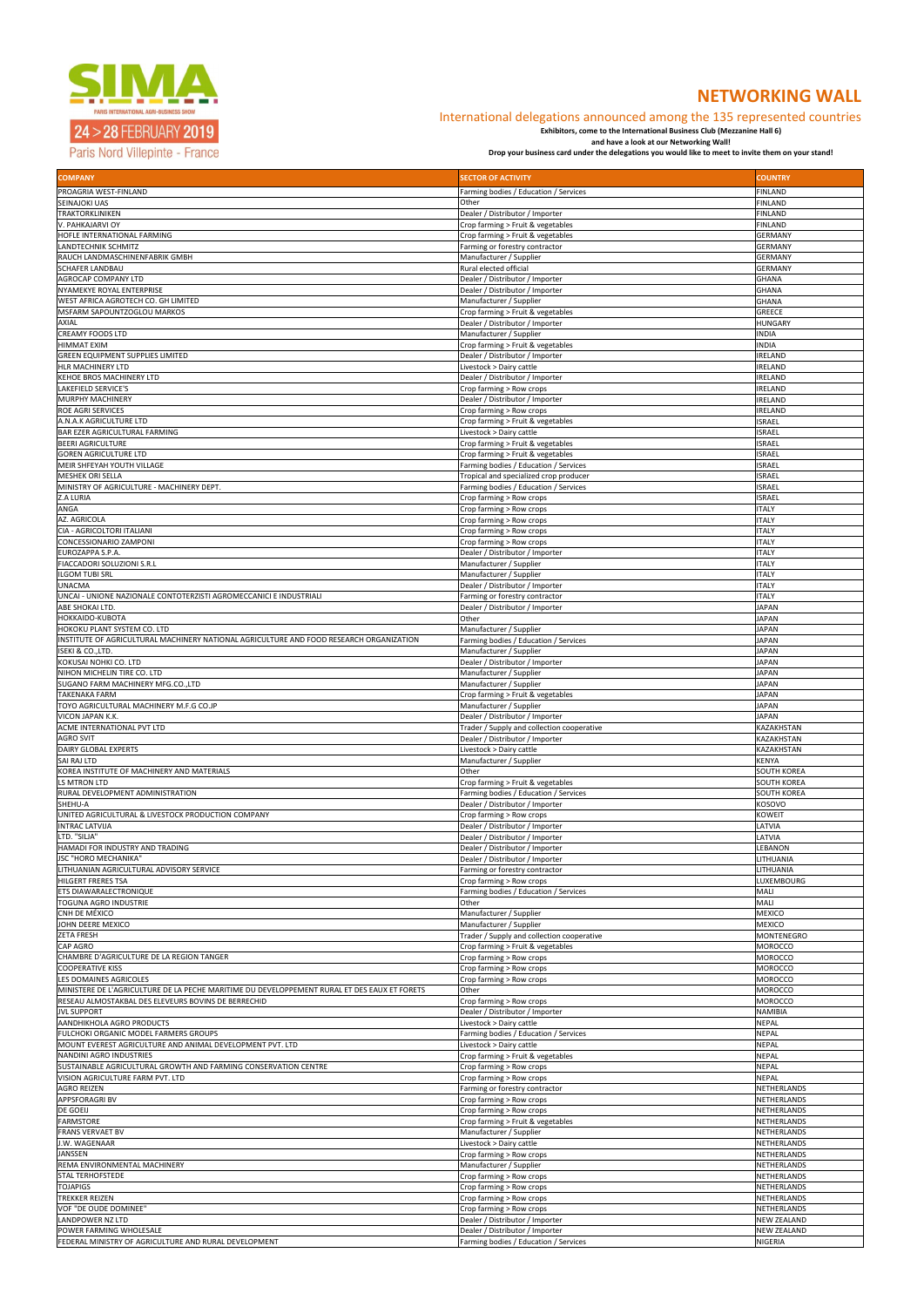

## 24 > 28 FEBRUARY 2019

Paris Nord Villepinte - France

# **NETWORKING WALL**

### International delegations announced among the 135 represented countries

**Exhibitors, come to the International Business Club (Mezzanine Hall 6)** 

**and have a look at our Networking Wall!** 

**Drop your business card under the delegations you would like to meet to invite them on your stand!**

| <b>COMPANY</b>                                                    | <b>SECTOR OF ACTIVITY</b>                                                      | <b>COUNTRY</b>                             |
|-------------------------------------------------------------------|--------------------------------------------------------------------------------|--------------------------------------------|
| NIGERIAN ORGANIC AGRICULTURE NETWORK (NOAN)                       | Farming bodies / Education / Services                                          | <b>NIGERIA</b>                             |
| <b>OSEMU-EHIS FARMS NIGERIA LTD</b><br><b>WEST CONSULT AGRO</b>   | Crop farming > Row crops<br>Livestock > Dairy cattle                           | NIGERIA<br>NIGERIA                         |
| <b>BR INDUSTRIER</b>                                              | Dealer / Distributor / Importer                                                | <b>NORWAY</b>                              |
| DAHL & ERICHSEN SAMDRIFT ANS                                      | Dealer / Distributor / Importer                                                | <b>NORWAY</b>                              |
| EIKMASKIN AS<br>FELLESKJØPET AGRI                                 | Dealer / Distributor / Importer<br>Trader / Supply and collection cooperative  | <b>NORWAY</b><br><b>NORWAY</b>             |
| <b>NORGES BONDELAG</b>                                            | Trader / Supply and collection cooperative                                     | <b>NORWAY</b>                              |
| NORSK LANDBRUKSAMVIRKET<br>VINTERLANDBRUKSSKULEN PA JAEREN        | Trader / Supply and collection cooperative<br>Crop farming > Row crops         | <b>NORWAY</b><br><b>NORWAY</b>             |
| ASIF BUSINESS GROUP PVT LTD                                       | Dealer / Distributor / Importer                                                | OUZBEKISTAN                                |
| TROYES INVERSIONES E.I.R.L                                        | Dealer / Distributor / Importer                                                | PERU                                       |
| CHMIELEWSKI FAMILY FARMS<br>CIASNOCHA FAMILY FARMS                | Crop farming > Row crops<br>Crop farming > Row crops                           | POLAND<br>POLAND                           |
| PPHU GALKOWSKI                                                    | Dealer / Distributor / Importer                                                | <b>POLAND</b>                              |
| ADAO & NUNES, LDA                                                 | Crop farming > Row crops                                                       | <b>PORTUGAL</b><br>PORTUGAL                |
| AGROMAIS, C.R.L<br><b>BIOVERDE</b>                                | Trader / Supply and collection cooperative<br>Farming or forestry contractor   | PORTUGAL                                   |
| PUVERIZADORES ROCHA, SA                                           | Other                                                                          | PORTUGAL                                   |
| <b>3D CONSEIL</b><br>TEX 2R                                       | Farming bodies / Education / Services<br>Farming bodies / Education / Services | <b>ROMANIA</b><br><b>ROMANIA</b>           |
| EUROPEAN AGROTECHNICS - UFA CO. LTD                               | Dealer / Distributor / Importer                                                | <b>RUSSIA</b>                              |
| LLC TECHNODOM<br>MAS SEEDS                                        | Crop farming > Row crops<br>Farming bodies / Education / Services              | RUSSIA<br><b>RUSSIA</b>                    |
| ROSSPETSMASH ASSOCIATION                                          | Other                                                                          | <b>RUSSIA</b>                              |
| ALKHORAYEF / AISCO                                                | Crop farming > Row crops                                                       | <b>SAOUDI ARABIA</b>                       |
| BAYE HOLDNG MULTI SERVICES<br>DACDIAL S.A.R.L                     | Crop farming > Row crops<br>Livestock > Beef cattle                            | SENEGAL<br>SENEGAL                         |
| DAROU SALAM TECHNOLOGIES ET SERVICES                              | Dealer / Distributor / Importer                                                | SENEGAL                                    |
| <b>AGROTECH</b>                                                   | Dealer / Distributor / Importer                                                | <b>SERBIA</b>                              |
| <b>MDN AGRI</b><br>SIERRA LAND DEVELOPMENT LTD                    | Crop farming > Row crops<br>Farming or forestry contractor                     | <b>SERBIA</b><br><b>SIERRA LEONE</b>       |
| EMATECH.S.RO.                                                     | Dealer / Distributor / Importer                                                | <b>SLOVAKIA</b>                            |
| <b>HRIADEL</b><br><b>INO BREZICE</b>                              | Dealer / Distributor / Importer<br>Manufacturer / Supplier                     | <b>SLOVAKIA</b><br><b>SLOVENIA</b>         |
| AGCO SOUTH AFRICA                                                 | Manufacturer / Supplier                                                        | <b>SOUTH AFRICA</b>                        |
| CI CONRADIE BOERDERY                                              | Crop farming > Row crops                                                       | <b>SOUTH AFRICA</b>                        |
| <b>IMAGINATION EAGLES (PTY) LTD</b><br><b>KEMPSTON AGRI</b>       | Livestock > Beef cattle<br>Livestock > Beef cattle                             | <b>SOUTH AFRICA</b><br><b>SOUTH AFRICA</b> |
| <b>ROVIC LEERS</b>                                                | Dealer / Distributor / Importer                                                | <b>SOUTH AFRICA</b>                        |
| <b>SAMMAR FARM</b>                                                | Crop farming > Fruit & vegetables<br>Dealer / Distributor / Importer           | <b>SOUTH AFRICA</b>                        |
| <b>VALTRAC PTY LTD</b><br>AGRÍCOLA ANTÓN S.L                      | Dealer / Distributor / Importer                                                | <b>SOUTH AFRICA</b><br><b>SPAIN</b>        |
| AGROMETALICAS ARECHA                                              | Dealer / Distributor / Importer                                                | <b>SPAIN</b>                               |
| ASAJA BALEARES<br>ASAJA CORDOBA                                   | Farming bodies / Education / Services<br>Dealer / Distributor / Importer       | <b>SPAIN</b><br><b>SPAIN</b>               |
| ASAJA LEON                                                        | Farming bodies / Education / Services                                          | <b>SPAIN</b>                               |
| ASAJA PALENCIA                                                    | Farming bodies / Education / Services                                          | SPAIN                                      |
| <b>ASOLAC</b><br>COOPERATIVA GARU                                 | Crop farming > Row crops<br>Crop farming > Fruit & vegetables                  | <b>SPAIN</b><br><b>SPAIN</b>               |
| JARC - JOVES AGRICULTORS I RAMADERS DE CATALUNYA                  | Crop farming > Row crops                                                       | <b>SPAIN</b>                               |
| MONOSEMBRADORA, S.A.<br>NEUMÁTICOS ABEL SANZ                      | Dealer / Distributor / Importer<br>Crop farming > Row crops                    | <b>SPAIN</b><br><b>SPAIN</b>               |
| PUNTO AGRO, C.A.                                                  | Dealer / Distributor / Importer                                                | SPAIN                                      |
| <b>GLOBAL RUBBER INDUSTRIES</b>                                   | Other                                                                          | <b>SRI LANKA</b>                           |
| AL RAJHI AGRICULTURAL MANAGEMENT SERVICES COMPANY<br>BR. SÔDERBOM | Crop farming > Row crops<br>Crop farming > Row crops                           | SUDAN<br>SWEDEN                            |
| <b>FORSBECKS AB</b>                                               | Dealer / Distributor / Importer                                                | SWEDEN                                     |
| STORA MARKIE DRIFTS AB<br><b>TRANBERGA GARD</b>                   | Crop farming > Row crops<br>Livestock > Beef cattle                            | SWEDEN<br>SWEDEN                           |
| <b>AGRI DUBEY SA</b>                                              | Dealer / Distributor / Importer                                                | SWITZERLAND                                |
| AGRITECHNIQUE SA                                                  | Dealer / Distributor / Importer                                                | SWITZERLAND                                |
| <b>BALLMER SA</b><br>BERNARD FREI & CIE SA                        | Dealer / Distributor / Importer<br>Dealer / Distributor / Importer             | SWITZERLAND<br>SWITZERLAND                 |
| BUCHER LANDTECHNIK AG                                             | Farming or forestry contractor                                                 | SWITZERLAND                                |
| DOMAINE CHÂTEAU DU CREST                                          | Crop farming > Row crops                                                       | SWITZERLAND                                |
| FLEURY & BESSIRE S.A.<br><b>GRUNDERCO</b>                         | Dealer / Distributor / Importer<br>Dealer / Distributor / Importer             | SWITZERLAND<br>SWITZERLAND                 |
| <b>GVS AGRAR JURA SA</b>                                          | Dealer / Distributor / Importer                                                | SWITZERLAND                                |
| LANDE BROYE-VULLY SA<br>OTT MACHINES AGRICOLES SA                 | Trader / Supply and collection cooperative<br>Dealer / Distributor / Importer  | SWITZERLAND<br>SWITZERLAND                 |
| SOCIETE DES ELEVEURS DU GRAND VAL                                 | Livestock > Dairy cattle                                                       | SWITZERLAND                                |
| SOMMER AG                                                         | Crop farming > Row crops                                                       | SWITZERLAND                                |
| <b>SUN CHING-TZU</b><br>TPC LTD                                   | Dealer / Distributor / Importer<br>Crop farming > Row crops                    | <b>TAIWAN</b><br><b>TANZANIA</b>           |
| <b>IMAA SOLUTIONS</b>                                             | Livestock > Beef cattle                                                        | <b>TOGO</b>                                |
| AGRI21<br><b>APII EXPORT</b>                                      | Dealer / Distributor / Importer<br>Dealer / Distributor / Importer             | <b>TUNISIA</b><br><b>TUNISIA</b>           |
| <b>BIOESSENTIEL</b>                                               | Crop farming > Fruit & vegetables                                              | <b>TUNISIA</b>                             |
| PLANETE VERTE                                                     | Dealer / Distributor / Importer                                                | <b>TUNISIA</b>                             |
| <b>SMADEA</b><br>SYNAGRI EXPORTATEURS                             | Crop farming > Row crops<br>Crop farming > Fruit & vegetables                  | <b>TUNISIA</b><br><b>TUNISIA</b>           |
| <b>URAP GAFSA</b>                                                 | Livestock > Beef cattle                                                        | <b>TUNISIA</b>                             |
| <b>URAP JENDOUBA</b><br><b>URAP KAIROUAN</b>                      | Farming or forestry contractor<br>Livestock > Beef cattle                      | <b>TUNISIA</b><br><b>TUNISIA</b>           |
| <b>URAP MAHDIA</b>                                                | Livestock > Beef cattle                                                        | <b>TUNISIA</b>                             |
| <b>URAP MANOUBA</b>                                               | Livestock > Beef cattle                                                        | <b>TUNISIA</b>                             |
| <b>URAP MEDENINE</b><br><b>URAP TATAOUINE</b>                     | Livestock > Beef cattle<br>Livestock > Dairy cattle                            | <b>TUNISIA</b><br><b>TUNISIA</b>           |
| <b>URAP TUNIS</b>                                                 | Livestock > Beef cattle                                                        | <b>TUNISIA</b>                             |
| <b>UTAP</b><br>SINOP IL TARIM VE ORMAN MUDURLUGU                  | Farming bodies / Education / Services                                          | <b>TUNISIA</b>                             |
| <b>TARMAKBIR</b>                                                  | Farming bodies / Education / Services<br>Farming bodies / Education / Services | <b>TURKEY</b><br><b>TURKEY</b>             |
| <b>TIGEM</b>                                                      | Farming bodies / Education / Services                                          | <b>TURKEY</b>                              |
| MAGANJO GRRAIN MILLING COMPANY LTD<br>AGROMASH-KALINA, LLC        | Crop farming > Row crops<br>Manufacturer / Supplier                            | <b>UGANDA</b><br><b>UKRAINE</b>            |
| AMACO UKRAINE, LLC                                                | Dealer / Distributor / Importer                                                | <b>UKRAINE</b>                             |